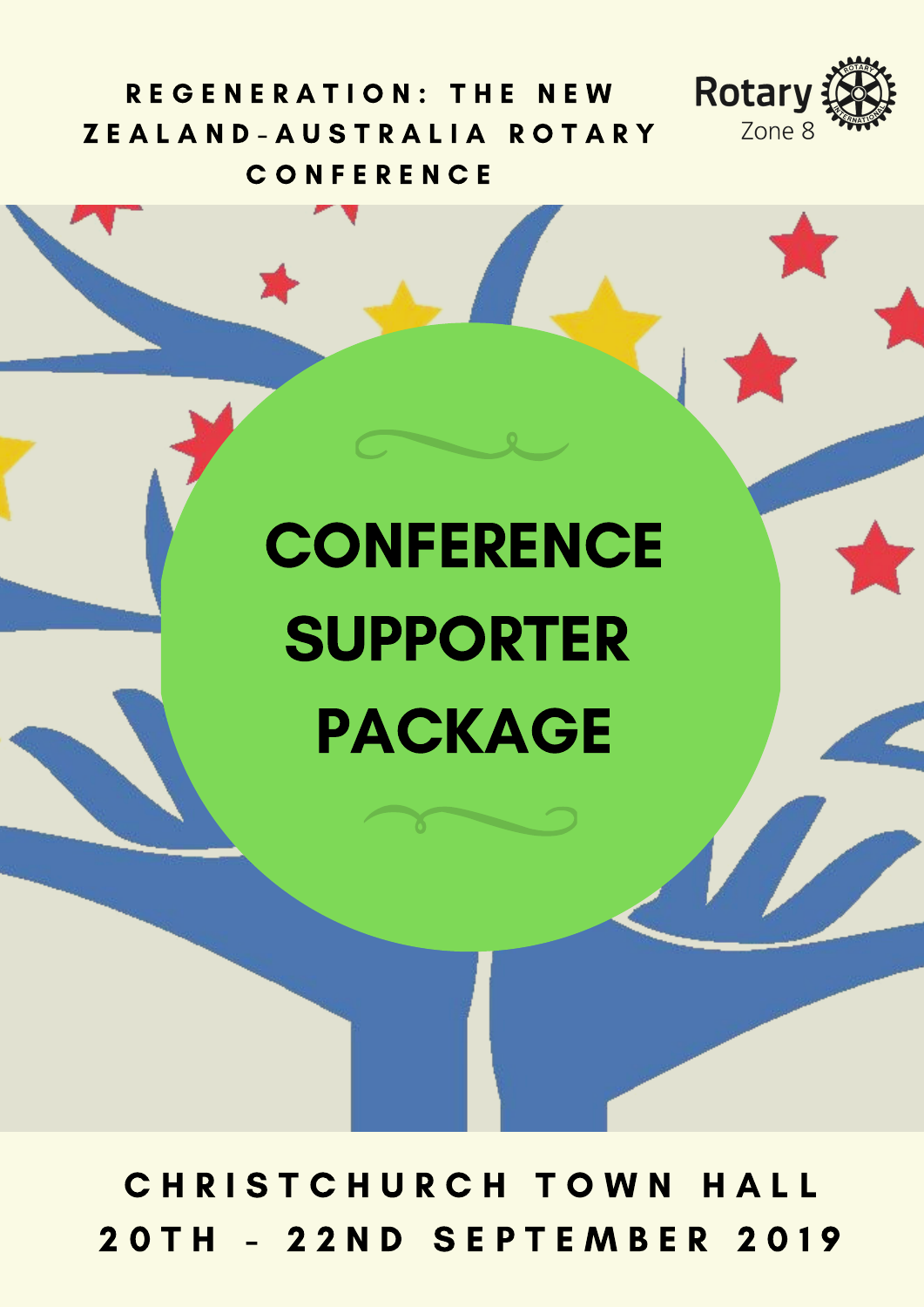

Join Rotary Leaders at the New Zealand – Australia Conference 2019 to promote your organization and business.

This is the first time that NZ and Australians have come together in our country to explore the Regeneration of Christchurch and Rotary.

We offer 2 days of fun, networking, socializing and endless opportunities to hear inspirational speakers both from within Rotary and from others who are passionate about making our world a better and more peaceful place for future generations.

The conference is open to all Rotarians, Rotaractors, Rotary Alumni, Friends of Rotary and those interested in community service.



For Supporter Package information opportunities please contact Liz Courtney (Co-Chair) lizcourtney.lc@gmail.com +64 21 407 870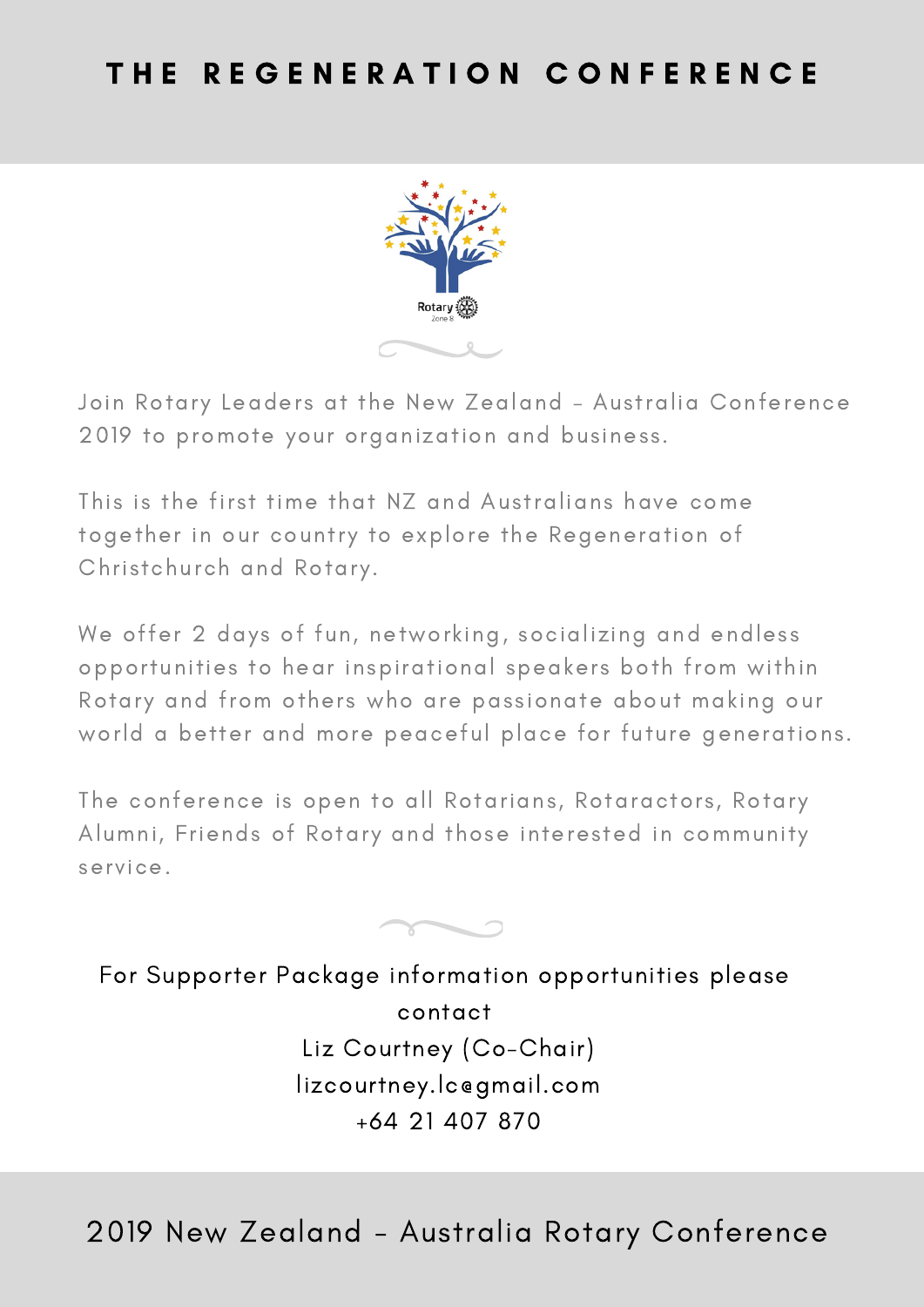# C O N F E R E N C E S U P P O R T E R S **PACKAGE**



## PLATINUM SUPPORTER \$10,000 + GST

### Benefits

- Two free registrations to the Conference
- Company logo displayed on the screen as a rolling loop at the introduction to the conference and at the beginning of all sessions
- Company branding including pull up banners to be displayed at the Wednesday night Gala Peace Dinner and logo on dinner menu footer
- Acknowledgement as a PLATINUM supporter on the conference website and any other publicity material
- Opportunity to include 2-page promotional material (supplied by the sponsor) in the Conference Handbook
- List of conference & workshop participants (excluding those who have not given permission for name publication).
- . Free standing pull up signage (supplied by sponsor) to be displayed in conference/ dinner venue.
- Space to display publicity material
- 10 minute speaking slot
- . Web link to company website via the conference website.

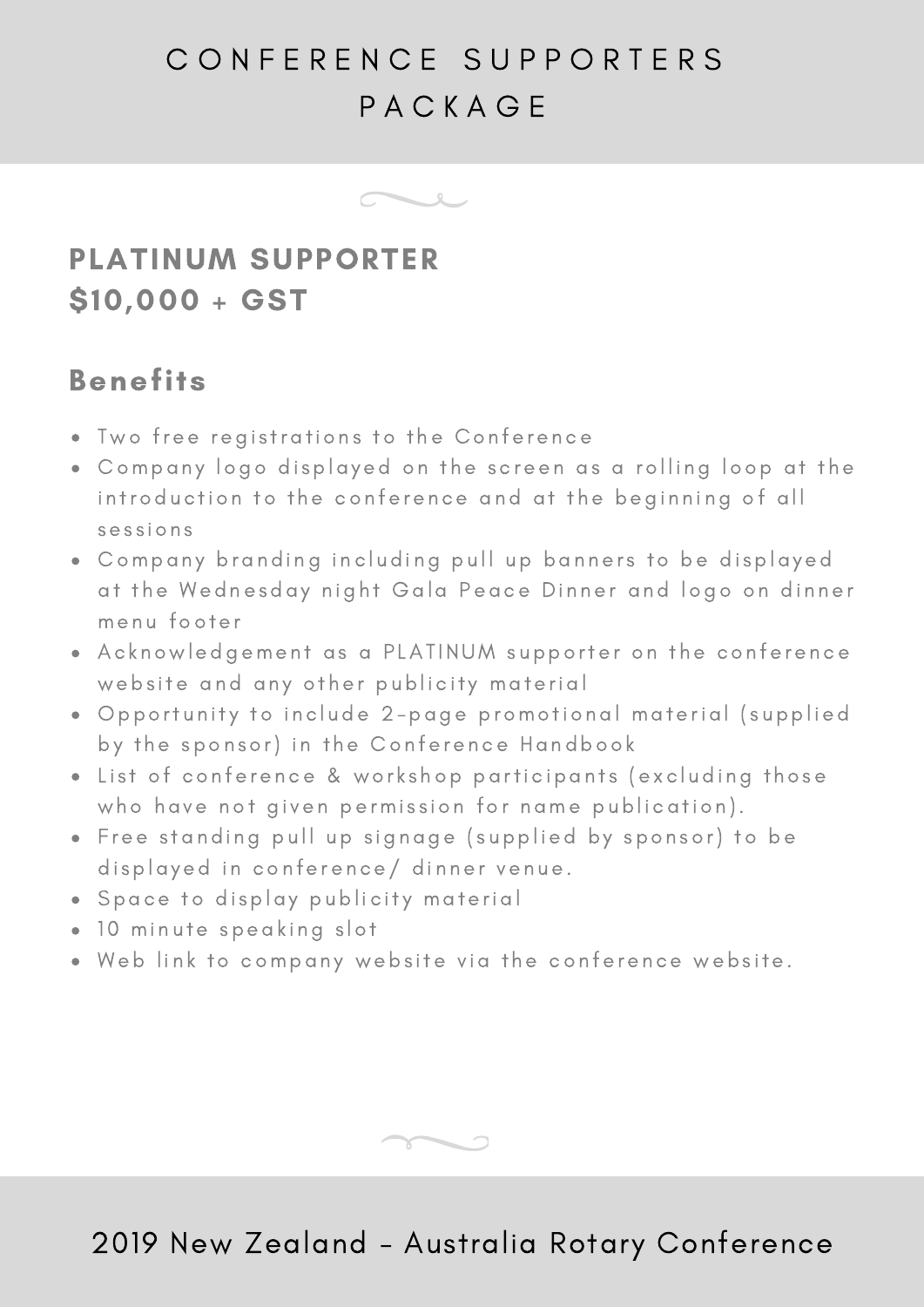# C O N F E R E N C E S U P P O R T E R S **PACKAGE**



## GOLD SUPPORTER \$5,000 + GST

#### Benefits

- Company branding (supplied by supporter) to be displayed at the conference venue, the Christchurch Town Hall
- Company logo displayed on the screen as a rolling loop at the introduction to the conference and at the beginning of all sessions
- . A cknowledgement as a GOLD sponsor on the conference website and any other publicity material
- . Opportunity to include 1-page promotional material (supplied by the sponsor) in the Conference Handbook
- . Free standing pull up signage (supplied by sponsor) to be displayed in conference/ Gala Peace Dinner venue.
- · Space to display publicity material
- 10 minute speaking slot
- . Web link to company website via the conference website.

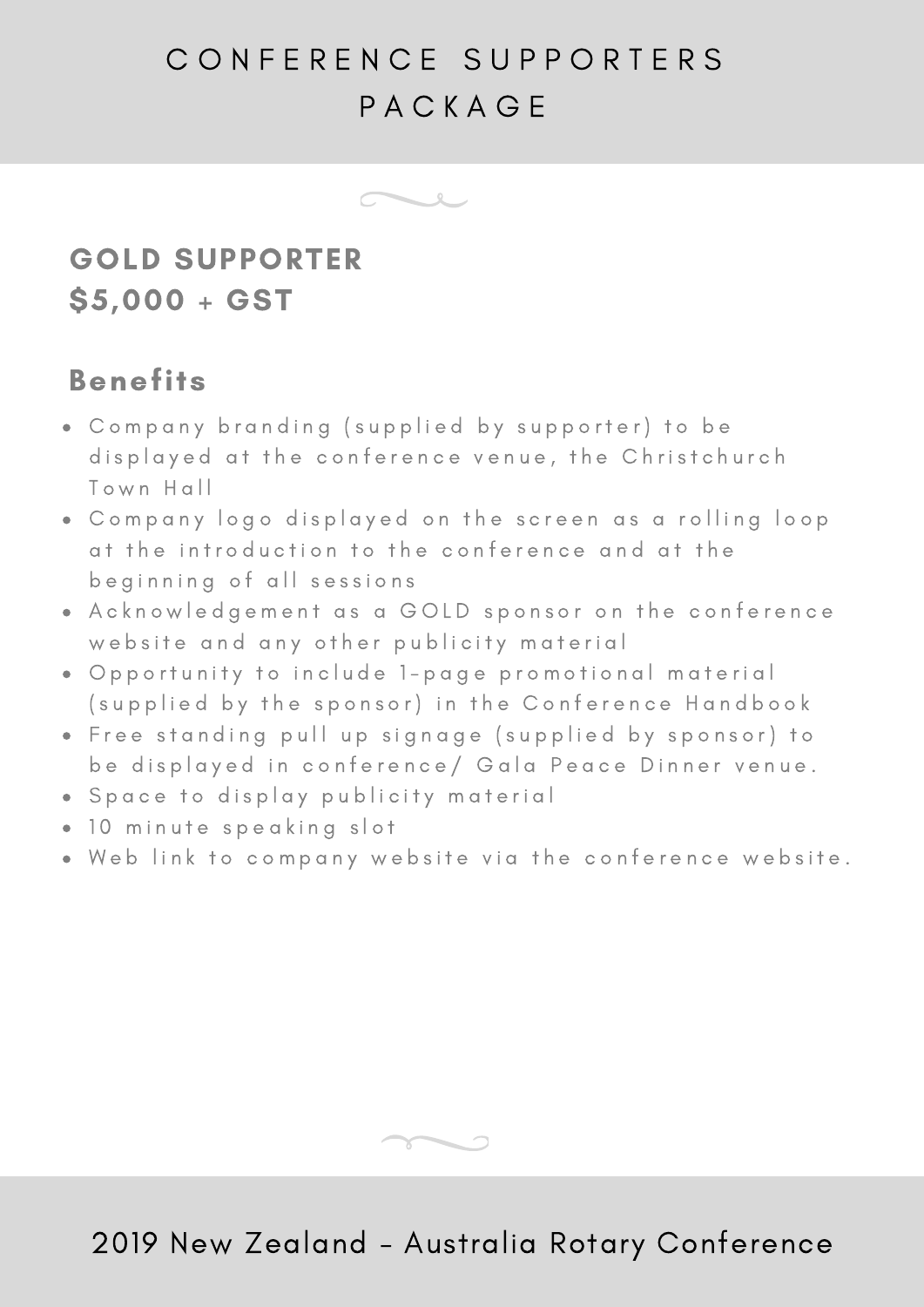# C O N F E R E N C E S U P P O R T E R S P A C K A G E



## SILVER SPONSOR \$2,500 + GST (2 available)

### Benefits

- Company logo displayed on the screen as a rolling loop at the introduction to the conference and at the beginning of all sessions
- Acknowledgement as a SILVER sponsor on the conference website and in any publicity material
- Opportunity to include 1-page promotional material (supplied by the sponsor) in the Conference Handbook
- List of conference & workshop participants (excluding those who have not given permission for name publication).
- Free standing pull up signage (supplied by sponsor) to be displayed in conference/ dinner venue.
- Web link to company website via the conference website.

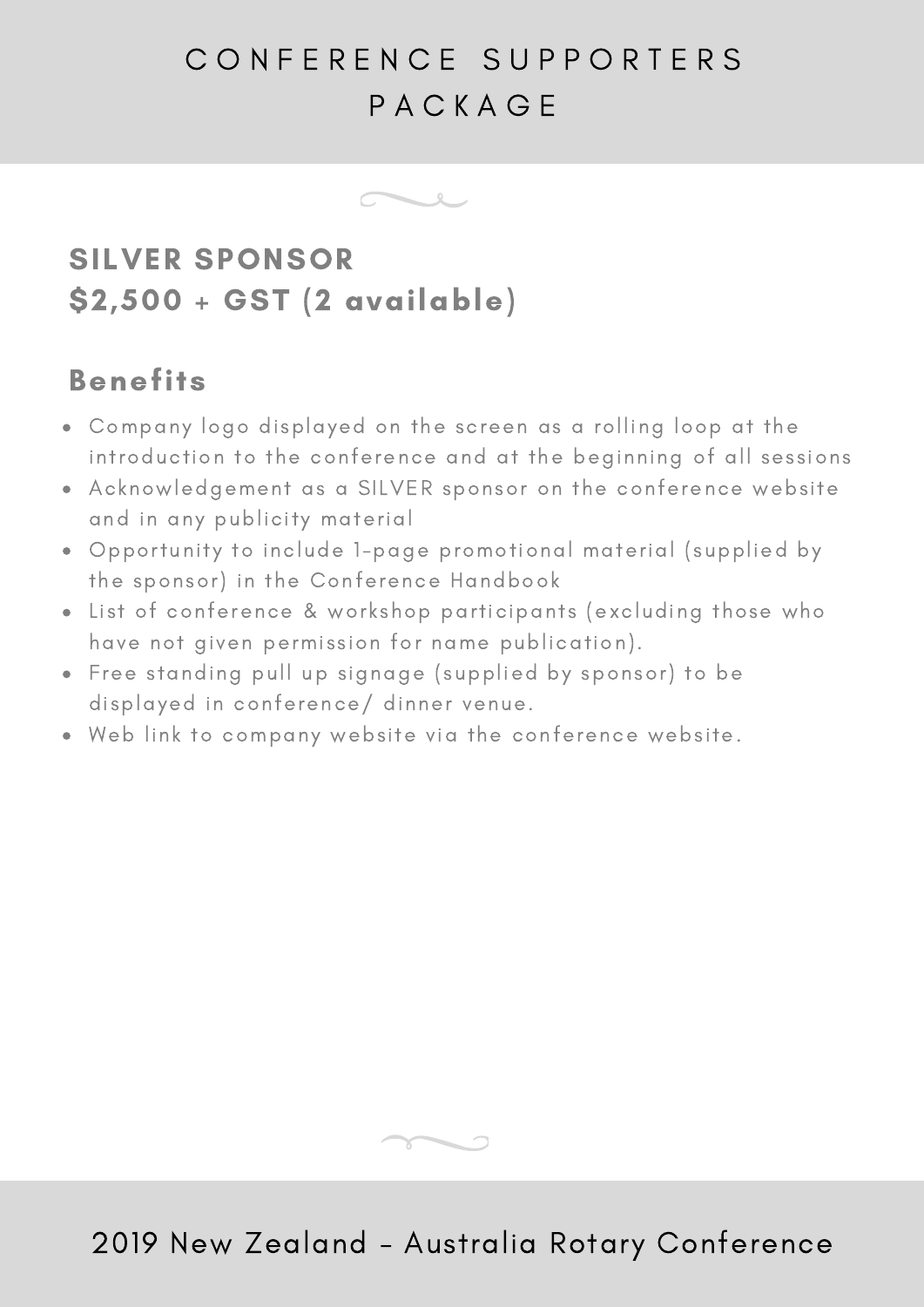# C O N F E R E N C E S U P P O R T E R S P A C K A G E



## BRONZE SPONSOR \$1,000 + GST (10 available)

#### Benefits

- Company logo displayed on the screen as a rolling loop at the introduction to the conference and at the beginning of all sessions
- Acknowledgement as a BRONZE sponsor on the conference website and in any publicity material
- Opportunity to include 1-page promotional material (supplied by the sponsor) in the Conference Handbook
- Web link to company website via the conference website.



We are happy to discuss other sponsorship opportunities. Please contact Liz Courtney (Co-Chair) lizcourtney.lc@gmail.com or +64 21 407 870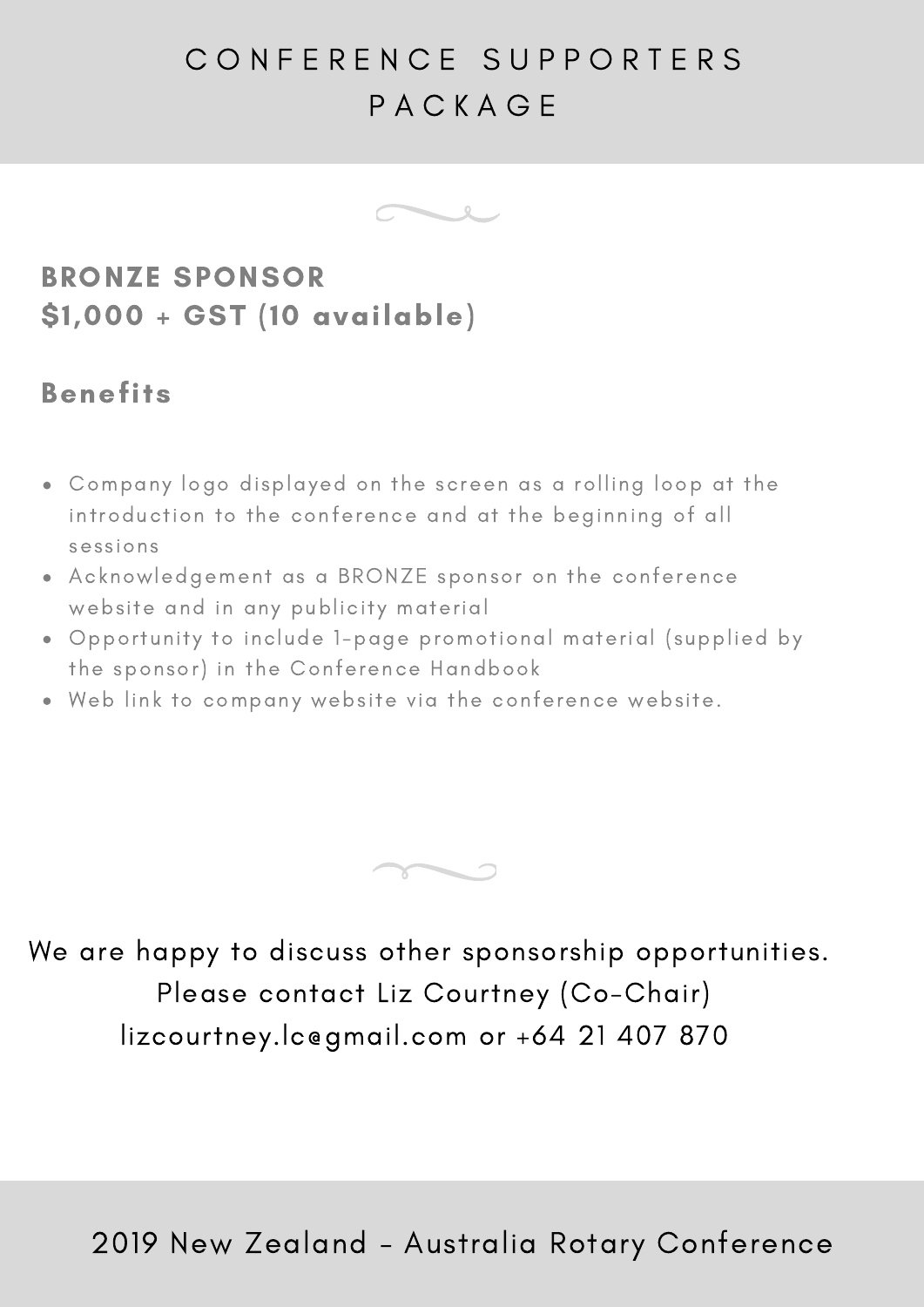# C O N F E R E N C E S U P P O R T E R S A G R E E M E N T

| Date:<br>_____________________________________        |                               |
|-------------------------------------------------------|-------------------------------|
|                                                       |                               |
| Email:<br>___________________________________         |                               |
| Billing Name and address for invoice:                 |                               |
|                                                       |                               |
|                                                       |                               |
|                                                       |                               |
|                                                       |                               |
| Sponsorship Level Agreed: ___________________________ |                               |
| Total Price Agreed:                                   | ____________________________  |
|                                                       |                               |
| Signed: _________________________                     | Date: $\frac{1}{2}$           |
| Name:<br>-———————————————————— (Sponsor)              |                               |
|                                                       |                               |
| Signed: _______________________                       | Date: $\frac{1}{2}$ _________ |
| Name: ______________________ (Conference Committee)   |                               |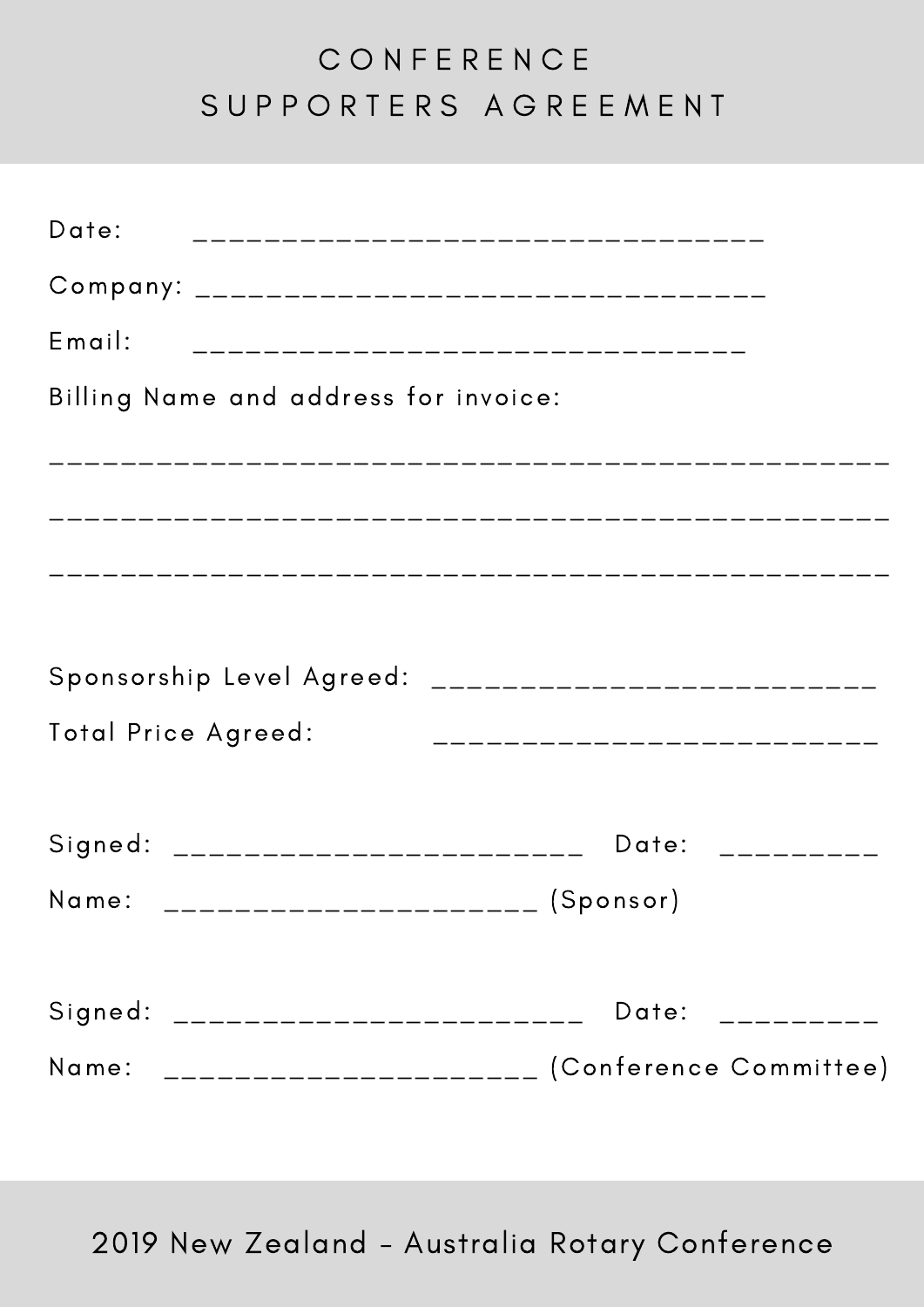# C O N F E R E N C E S U P P O R T E R S TERMS AND CONDITIONS

- This agreement relates to the non-exclusive sponsorship of the event listed  $\bullet$ above and organised by the New Zealand Australia Rotary Conference Committee 2019
- It will be the responsibility of the Conference Committee to display the logo of the Supporter on its website promoting the event and to organise a direct link with the Supporter's website.
- It will be the responsibility of the Conference Committee to ensure that the names of the Gold Supporters and its role will be indicated, together with the names of all sponsors, in all the places and circumstances in which the Conference Committee announce, present or describe the event. In particular, the names of the sponsors will be indicated on the Conference communication material.
- The Conference Committee reserves the right to monitor collateral distributed by sponsors at the event and remove any material that do not respect the image of the event, its organizers or any of the other sponsors.
- Each sponsor will be authorized to publicise its sponsorship of the Conference in any way it sees fit,providing this fully and clearly respects the image of the event, its organisers and its patrons as well as the image of the other sponsors.
- It is understood that, in all circumstances, the Conference Committee retains complete responsibility for the programme, contents and management of the 2019 New Zealand Australia Rotary Conference.
- The signing of any sponsorship agreement guarantees the right to the use of all  $\bullet$ communication opportunities offered by the event as described above.

Signed: \_\_\_\_\_\_\_\_\_\_\_\_\_\_\_\_\_\_\_\_\_\_\_\_\_ Date: \_\_\_\_\_\_\_\_\_\_\_\_\_\_\_\_\_\_\_\_\_\_\_